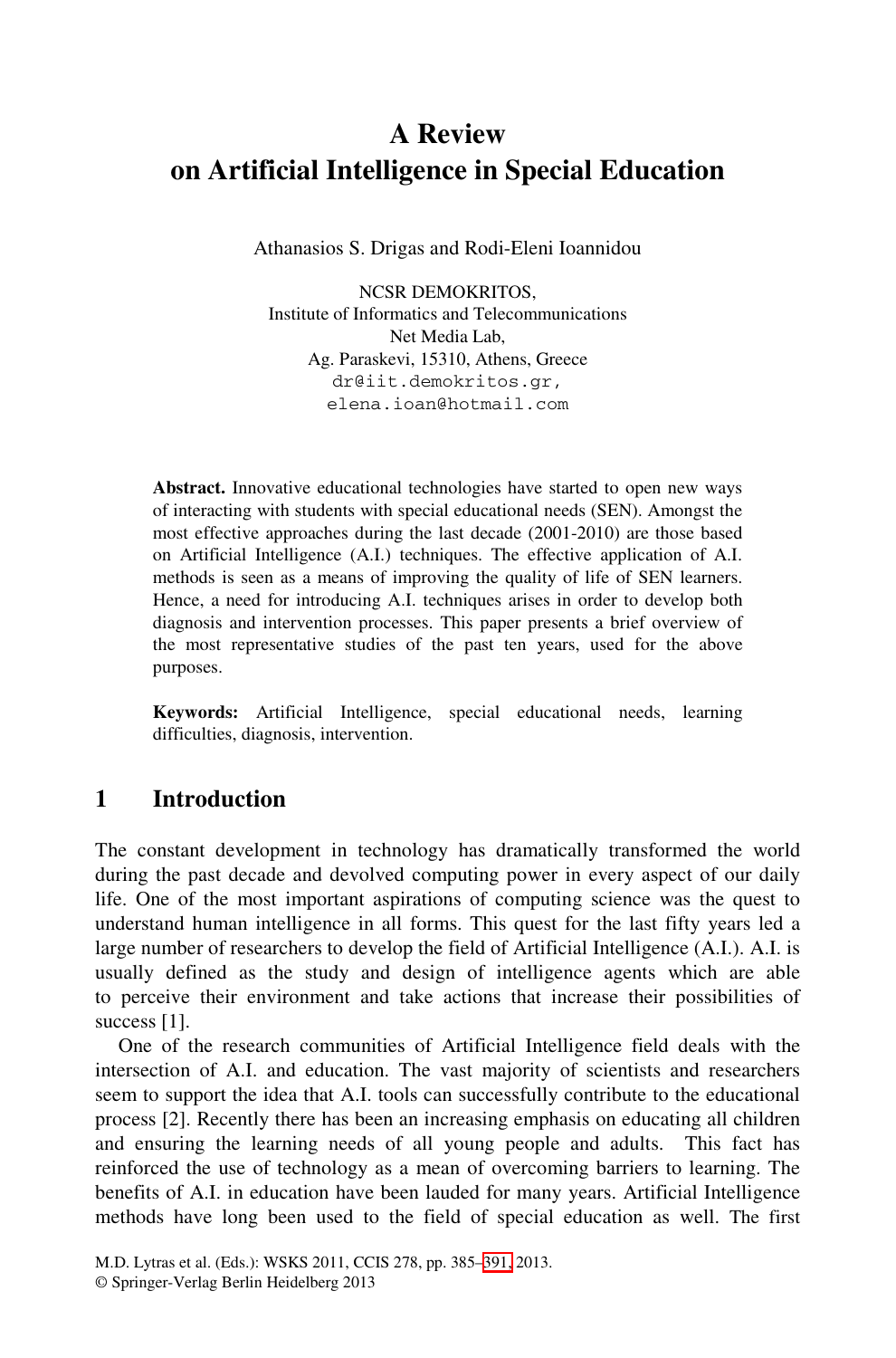research tasks mainly applied 'Expert Systems' of which the only aim was to model the behavior of a human expert to achieve an intellectual task [3].

The term 'special educational needs' refers to a wide range of difficulties which cause problems in learning. In addition, it has much to do with the cultural and historical development of research in different countries. Since a term such as 'special educational needs' is very general, for the needs of this paper we decided to use the definition of 'learning difficulties' which is closer to the one of 'learning disabilities', as it is defined in IDEA. The 'Individuals with Disabilities Education Act' (IDEA) defines learning disability as a 'disorder in one or more of the basic psychological processes involved in understanding or in using spoken or written language, which may manifest itself in an imperfect ability to listen, think, speak, read, write, spell or to do mathematical calculations' [3].

Link-up between Artificial Intelligence educational approaches and students with different abilities and needs has opened new eras and trends which require use of specific tools and new methods in order to improve children's life in both school and home settings. During the last decade there have been an important number of studies which address how A.I. computing tools can be used in practice in order to improve the quality of education of students with learning difficulties [4]. In this article we will focus on the most representative Artificial Intelligence techniques of the last decade which have been used for the diagnosis and intervention processes of learners with special educational needs. These assistive tools can be used from school staff, special educators and parents as well. In order for these studies to be classified, this report consists of two main categories. In the first one we introduce applications regarding the identification of learning difficulties and the second section includes intervention based tools.

## **2 Diagnosis**

Considering the implicit characteristics of learning difficulties, the diagnosis with A.I. methods of learners with learning difficulties has long been an issue with great debate around it [5]. The variety of symptoms and nature of the special educational needs, the co-occurrence with other disorders, the differences between boys and girls are some of the several issues that arise during the assessment procedure.

Georgopoulos et al., 2003 presented a fuzzy cognitive map approach for differential diagnosis of specific language impairment (SLI). Fuzzy cognitive maps are a soft computing methodology that uses a symbolic representation for the description and modeling of complex systems. The aim of this tool is to provide the specialists with a differential diagnosis of SLI from dyslexia and autism, since in many cases SLI is difficult to be discerned due to its similar symptoms to other disorders. The system has been tested on four clinical cases with promising results [6].

In 2004 Rebolledo-Mendez and Freitas presented the NeuroSky MindSet (MS) which is able to detect attention levels in an assessment exercise by combining performance data with user-generated data, taken from interaction. NeuroSky consists of a headset with three electrodes, which are put beneath the ears and on the forehead. The electrical signals read at the above locations are used as inputs by NeuroSky's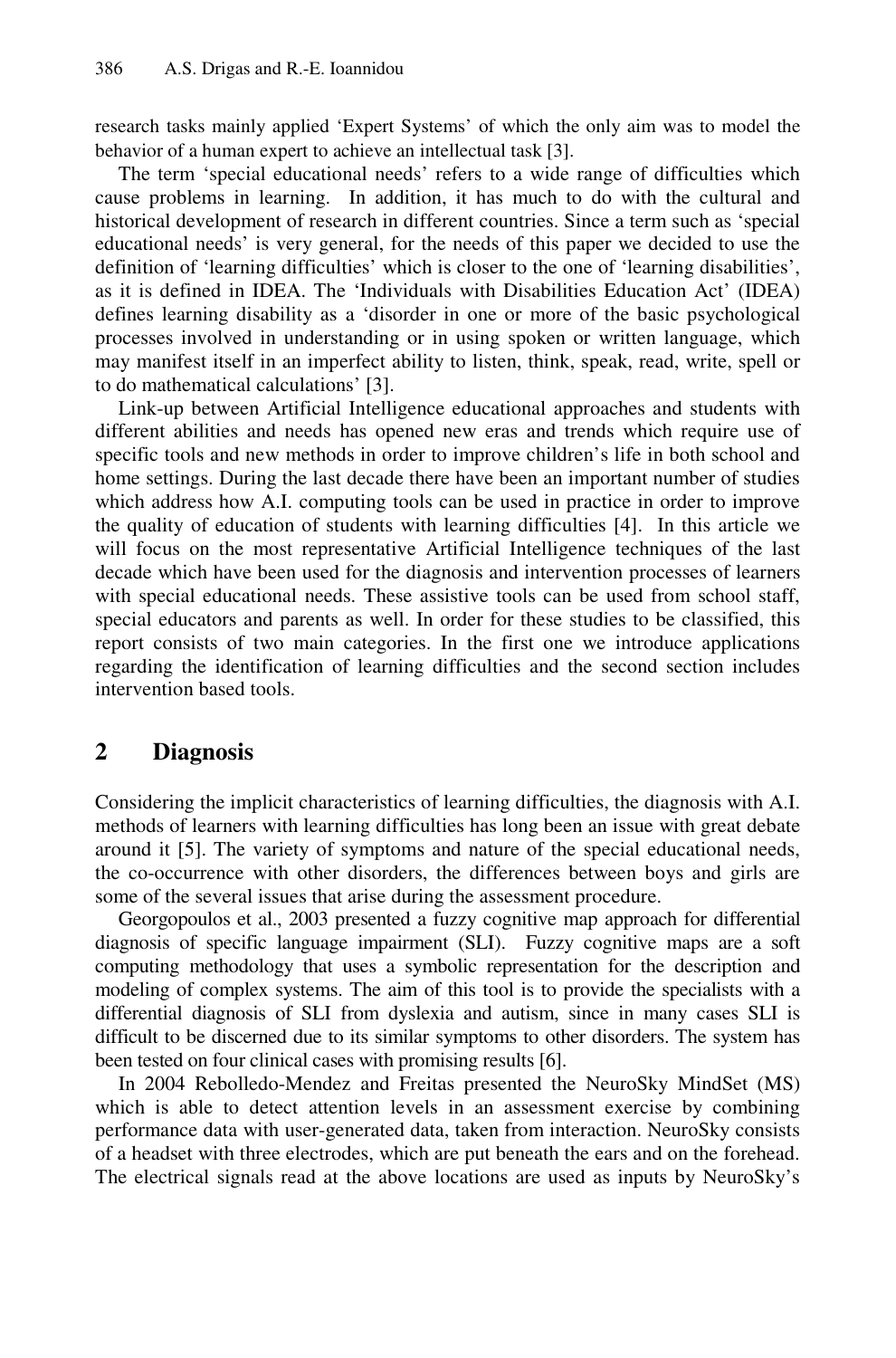algorithms to assess the attention levels. An A.I. driven avatar was also designed to pose questions and have limited conversation with the users. It is a low-cost, nonclinical and easy to use tool designed for leisure. This model was tested on first-year undergraduate students in the following years and the results indicated that there is a positive relation between measured and self-reported levels of attention [7] ,[8].

Arthi and Tamilarasi (2008) introduced a model which helps in the diagnosis of autism in children by applying Artificial Neural Networks (ANN) technique. The model converts the original autistic data into suitable fuzzy membership values and these are given as input to the neural network architecture. Moreover, a pseudo algorithm is created for applying back propagation algorithm in predicting the autistic disorder. This approach is proposed to support apart from medical practitioners, psychologists and special educators. In future the autistic disorder could be predicted using k-nearest neighbor algorithm for a comparative research [9].

Hernández et al., (2009) introduced SEDA ('Sistema Experto de Dificultades para el Aprendizaje' or 'Expert System for Learning Difficulties' in English) a diagnostic tool for Learning Difficulties in children's basic education. It is developed using the Expert Systems design methodologies which include a knowledge base consisting of a series of strategies for Psycopedagogy evaluation; trying to identify the relationships between input variables (e.g. age, sex, educational level) and the output systems (e.g. psychomotor aspect, intellectual aspect). All of the above provides the expert system's users the possibility of acknowledge the psychological profile of the pupil. 80% of the evaluators rated the system as Efficient using an estimation scale of: Poor, Moderately Efficient and Efficient [10], [11].

In the same year Jain et al., (2009) proposed a model called Perceptron based Learning Disability Detector (PLEDDOR). It is an artificial neural network model for identifying difficulties in reading (dyslexia), in writing (dysgraphia) and in mathematics (dyscalculia) using curriculum based test conducted by special educators. This computational diagnostic tool consists of a single input layer with eleven units that correspond to different sections of a conventional test and one output unit. The system was tested on 240 children collected from schools and hospitals in India and was evaluated as simple and easy to replicate in huge volumes, but provides comparable results based on accepted detection measures [12].

Kohli et al., (2010) introduced a systematic approach for identification of dyslexia at an early stage by using artificial neural networks (ANN). This approach is amongst the first attempts which have been made for addressing the dyslexia identification problems with the use of ANN. Moreover, it can be distinguished from other platforms of its kind because it is based on test data, covering the evaluation results of potential dyslexic pupils, between the years 2003 – 2007. These test data consist the input data of the system while the output results classify the students in two categories (dyslexic and non-dyslexic). An error back-propagation algorithm is responsible for mapping college performance to the underlying characteristics. The initial results obtained using test data were fairly accurate and suggest the application of this platform to real data as well [13].

Anuradha et al., (2010) developed a platform for a more accurate and less time consuming diagnosis of Attention Deficit Hyperactivity Disorder (ADHD). They used one well-known Artificial Intelligence technique, the SVM algorithm. According to the authors, this is the first attempt at identifying ADHD using SVM algorithm.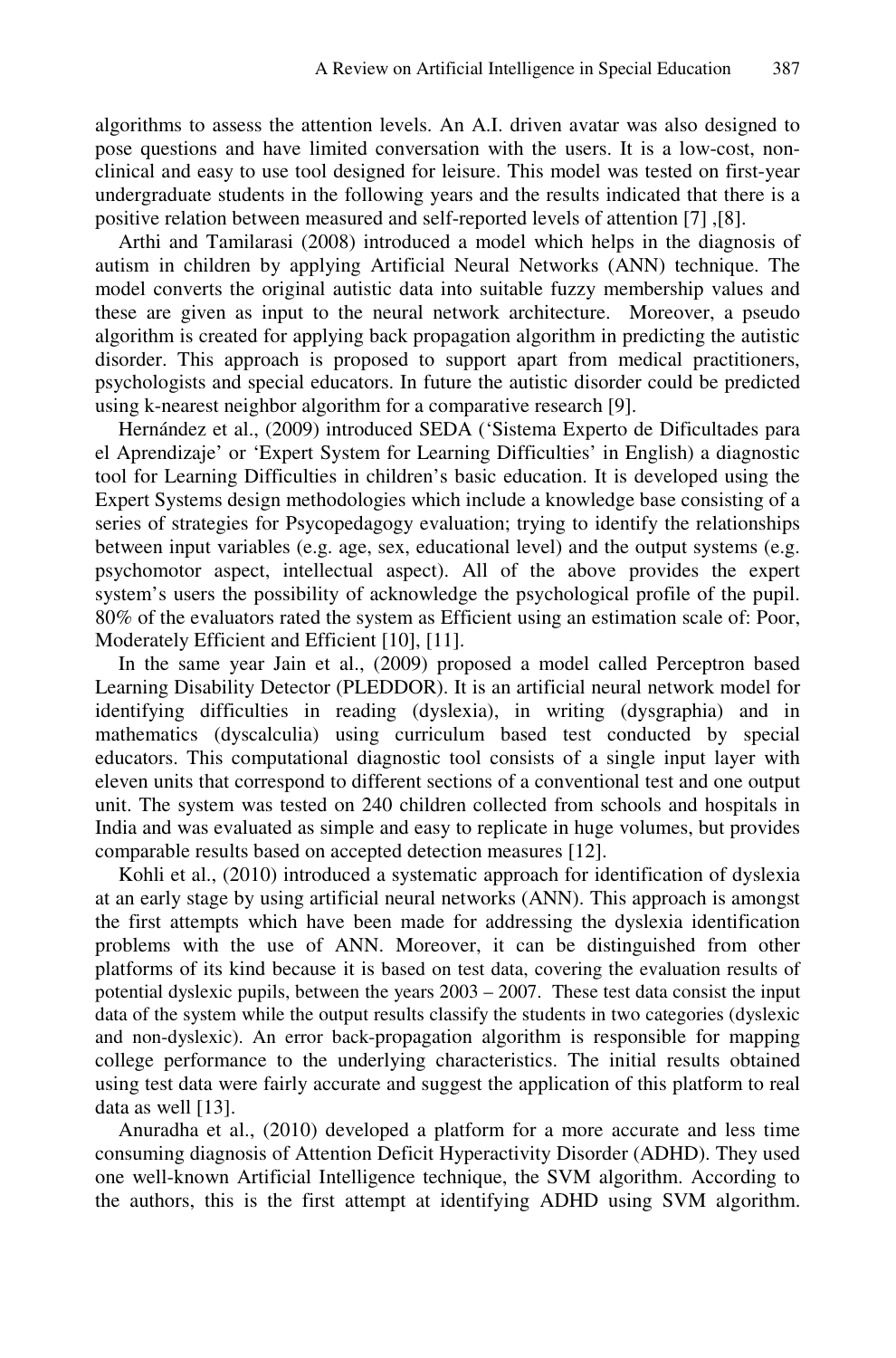Support vector machines (SVMs) are a set supervised learning techniques suitable for classification and regression. A data-set which was verified by a doctor including the results of a questionnaire used by the doctors to diagnose the disorder was given to the SVM module. After that the data-set was introduced and afterwards returned to the SVM module, which finally provides us with the diagnosis. The most important advantage of applying the SVM algorithm is that it can control the complexity of the diagnostic process. This method was tested on children between the ages six to eleven years old and the results indicated a percentage of 88,674% success in diagnosing [14].

## **3 Intervention**

A reliable and valid diagnosis is the first step in order to help a child overcome his or her difficulties. The second step is the intervention process. An important number of studies are currently addressing the use of Artificial Intelligence systems in the education of students with learning difficulties.

Melis et al., (2001) introduced ActiveMath, a web-based intelligent tutoring system for mathematics. ActiveMath is an Intelligence Tutoring System (ITS), which allows the students to learn in their own environment whenever it is convenient for them. It uses a number of Artificial Intelligence techniques to realize adaptive course generation, student modeling, feedback, interactive exercises and a knowledge representation which is appropriate for the semantic Web. In ActiveMath the user starts his/her own student model by self-assessment of his/her mastering level of concepts and later chooses learning goals and scenario, for instance, the preparation for an exam. The capabilities of the student are adapted in course generation and in the suggestion mechanism as well. Moreover, a "poor man's eye-tracker" is designed which is able to trace child's attention and reading time in detail. This application has reported many positive outcomes in the following years by a large number of studies, all of them supporting the effect of this ITS during the learning process [15], [16], [17].

Schipor et al., (2003) attempted to create a Computer Based Speech Therapy (CBST) system using a fuzzy expert system for helping learners with speech disorders. They designed an improved CBST system, called LOGOMON (Logopedics Monitor) and developed its classical architecture with a fuzzy expert system. The aim of this approach is to suggest optimal therapeutic actions for every pupil based on the information selected. The evaluation of this system indicates that by using an expert system, the learner is provided with more therapy time, predictability and the explanation of results [18].

In 2007 Riedl et al, designed a platform which can aid adolescents with High Functioning Autistic Spectrum Disorders (HFASD) rehearse and learn social skills with reduced help from parents, teachers, and therapists.. A social scenario game is presented – for example going to a movie theater- which challenges learners with HFASD to role-play and complete tasks involving social situations. Artificial Intelligence is used to assist the above groups with the authoring of tailored social scenarios. An A.I. system automatically examines the causal form of the narrative plan, searching for points at which a student's actions can undo causal relationships.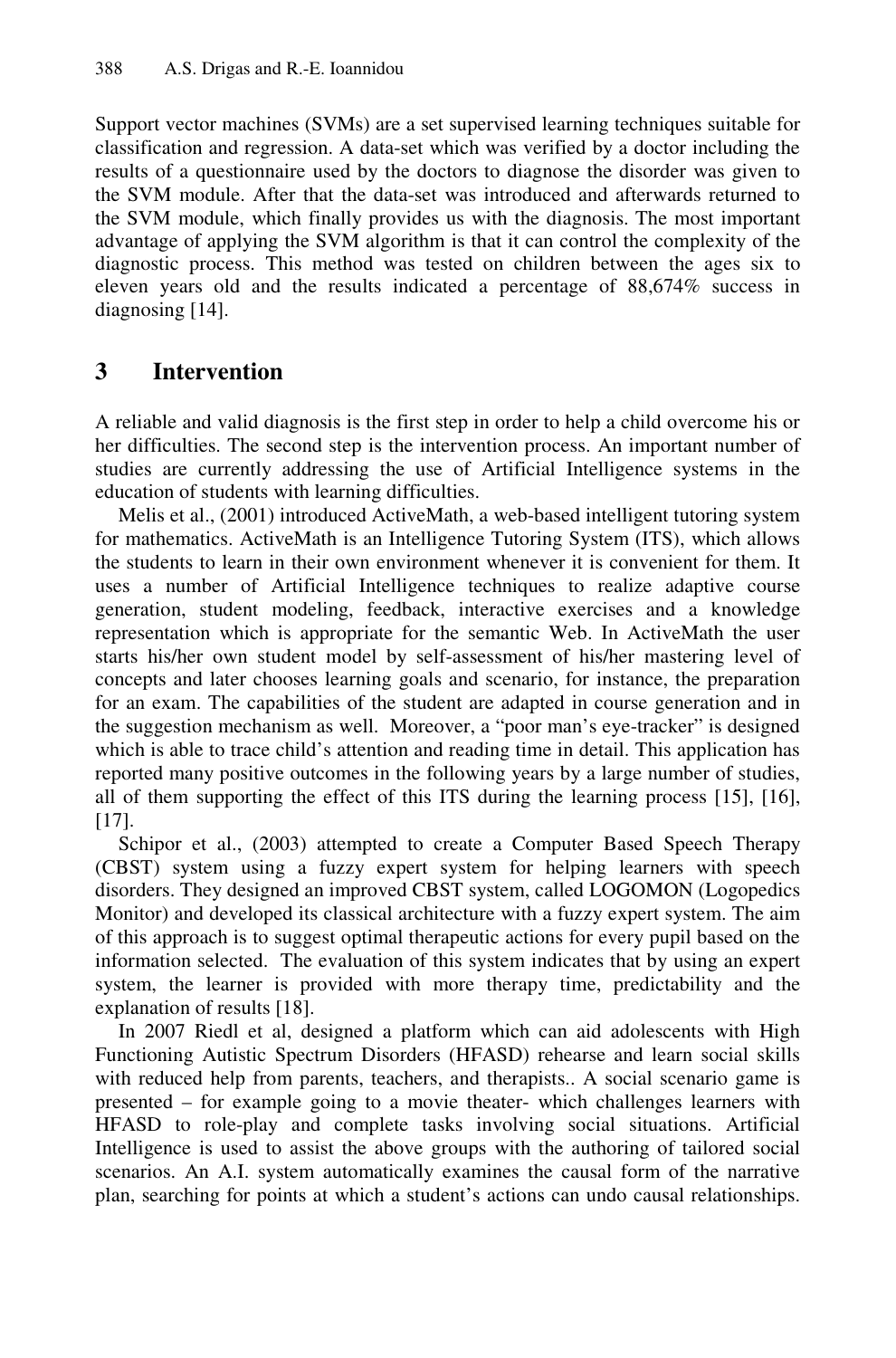The alternative narrative scenario is a branch developed for handling the contingency of the learner's action. This Artificial Intelligence tool embed in this particular platform decreases the manual authoring burden where application of intervention strategies can be handled by specialists. This social scenario intervention approach is complete and currently undergoing evaluation with promising results [19].

In 2008 Drigas et al., presented 'Dedalos' project which deals with the teaching of the English language as a second language to hearing impaired people, whose mother language is the Greek sign language. In an educational e-content adapted to the needs of every user, the whole procedure consists of audits and evaluation of the linguistic abilities of the e-learners. The system uses an intelligence taxonomy system which is developed for the evaluation of the pupil and the setting of pedagogic material. The approach promotes a complete support system for the education of hearing impaired Greek students while at the same time opens the way for their inclusion [20].

Gonzalez et al, (2010) designed an automatic platform for the detection and analysis of errors in mathematical problems to support the personalized feedback of pupils. This method is referred to all students and particularly to students with special educational needs such as those with Down syndrome, who exhibit difficulties in the arithmetic operations of addition and subtraction. An error detection algorithm was developed which is able to analyze the data gathered as a result of the interaction between the students and the platform, while afterwards the output of the error is available to the teachers about the specific difficulties and to allow them to personalize the instruction. Moreover, they designed a model which returns the set of errors made by the pupils in the corrected exercises so as the students can learn from their own mistakes. The system was tested on a group of students with Down syndrome and the results confirm that the module exhibits the proper behavior [21].

In the same year Baschera and Gross introduced an adaptive spelling training system which can be used from all students who exhibit spelling difficulties. This platform is based on an inference algorithm designed to manage unclassified input with multiple errors defined by independent mal-rules. The inference algorithm based on a Poisson regression with a linear link function, estimates the pupil's difficulties with each individual mal-rule, based on the observed error behavior. This knowledge representation was implemented in a student model for spelling training such as optimized word selection and lessons for individual mal-rules to pupil adjusted repetition of erroneously spelled words. This system was tested on a two large-scale user studies and showed an important increase in the learner's performance, induced by the student adapted training actions [22].

## **4 Conclusions**

Artificial Intelligence techniques have successfully been applied to solve problems in the field of special education. There is a general consensus amongst scientists that Artificial Intelligence methods are able to integrate the freedom of action of the user and lead him or her toward personnel learning goals. This study has reported some of the most representative articles over the last decade which introduced diagnostic and intervention approaches based on Artificial Intelligence techniques. These educational tools are specifically oriented to assisting students with learning difficulties as well as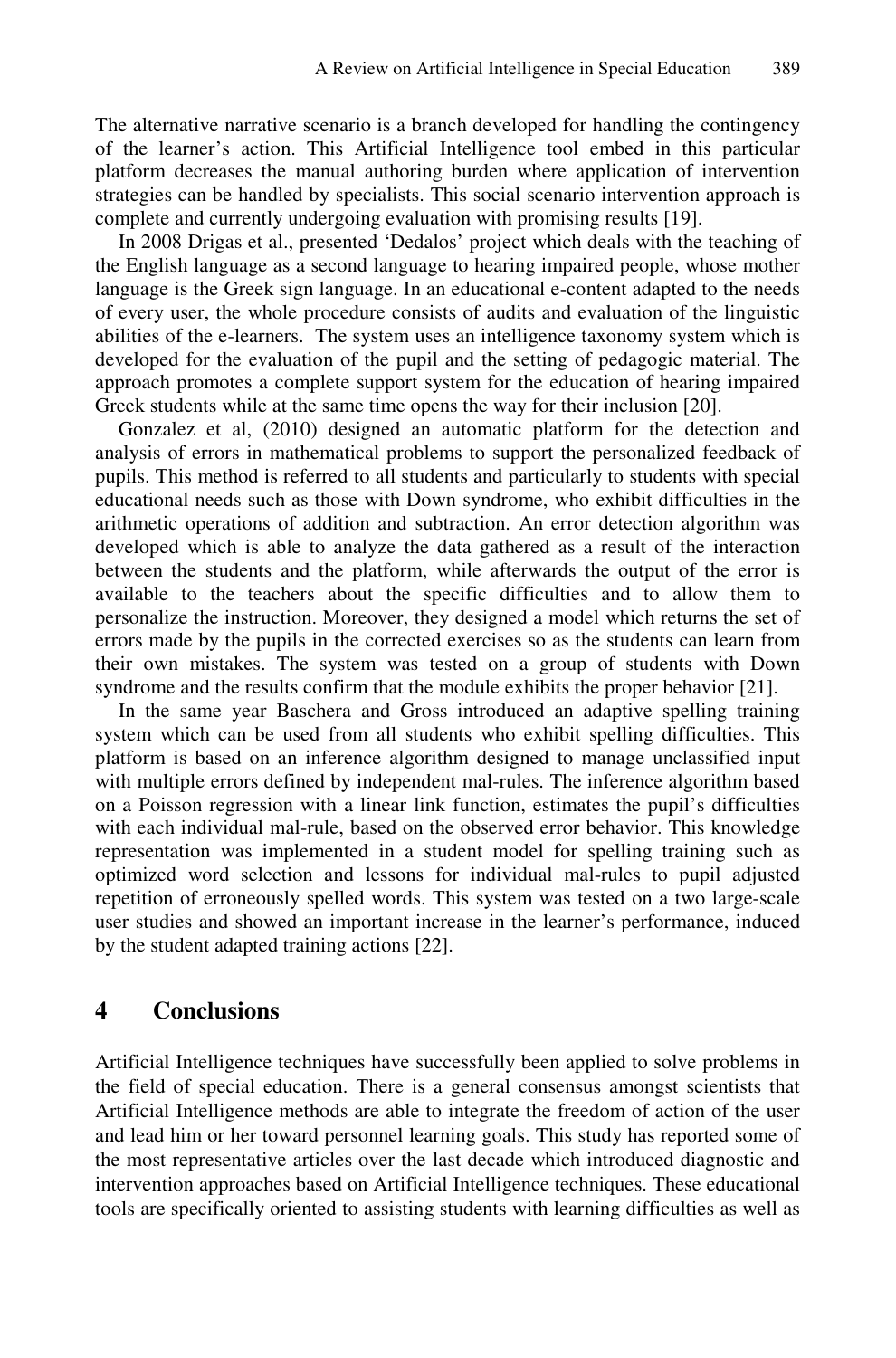teachers, parents, special educators and therapists. The identification of students with learning difficulties using A.I. techniques can provide us a valid and accurate diagnosis which later can help us choose the most appropriate intervention method. However there are still several issues which demand further research such as the lack of the offered A.I. intervention tools and the lack of nationally regulated standards regarding the A.I. diagnostic methods. Moreover, the future studies should include a larger sample of pupils and also groups of pupils with other learning difficulties. Research studies regarding the use of Artificial Intelligence technology are very promising and can ensure a better quality of the life of special educational needs students and all the people around them.

## **References**

- 1. Russell, S.J., Norvig, P.: Artificial Intelligence: A Modern Approach, 2nd edn., New Jersey (2003)
- 2. Lanzilotti, R., Roselli, T.: An Experimental Evaluation of Logiocando, an Intelligent Tutoring Hypermedia System. International Journal of Artificial Intelligence in Education 17, 41–56 (2007)
- 3. Wu, T.K., Meng, Y.R., Huang, S.C.: Application of Artificial Neural Network to the Identification of Students with Learning Disabilities. In: International Conference on Artificial Intelligence, pp. 162–168 (2006)
- 4. Public Law, Individuals with Disabilities Education Act (IDEA), USA, pp. 101–476 (1990)
- 5. Nanni, L., Lumini, A.: Ensemble generation and feature selection for the identification of students with learning disabilities. Expert Systems with Applications 36, 3896–3900 (2008)
- 6. Georgopoulos, V.C., Malandraki, G.A., Stylios, C.D.: A fuzzy cognitive map approach to differential diagnosis of specific language impairment. Artificial Intelligence in Medicine 29, 261–278 (2003)
- 7. Rebolledo-Mendez, G., De Freitas, S.: Attention modeling using inputs from a Brain Computer Interface and user-generated data in Second Life. In: The Tenth International Conference on Multimodal Interfaces (ICMI 2008), Crete, Greece (2008)
- 8. Rebolledo-Mendez, G., Dunwell, I., Martínez-Mirón, E.A., Vargas-Cerdán, M.D., de Freitas, S., Liarokapis, F., García-Gaona, A.R.: Assessing NeuroSky's Usability to Detect Attention Levels in an Assessment Exercise. In: Jacko, J.A. (ed.) HCI International 2009, Part I. LNCS, vol. 5610, pp. 149–158. Springer, Heidelberg (2009)
- 9. Arthi, K., Tamilarasi, A.: Prediction of autistic disorder using neuro fuzzy system by applying ANN technique. International Journal of Developmental Neuroscience 26, 699– 704 (2008)
- 10. Hernadez, J., Mousalli, G., Rivas, F.: Expert System for the Diagnosis of Learning Difficulties in Children's Basic Education. In: Proceedings of the 8th WSEAS International Conference on Applied Computer and Applied Computational Science, Italy (2008)
- 11. Hernadez, J., Mousalli, G., Rivas, F.: Learning Difficulties Diagnosis for Children's Basic Education using Expert Systems. WSEAS Transactions on Information Science and Applications 7(6) (2009)